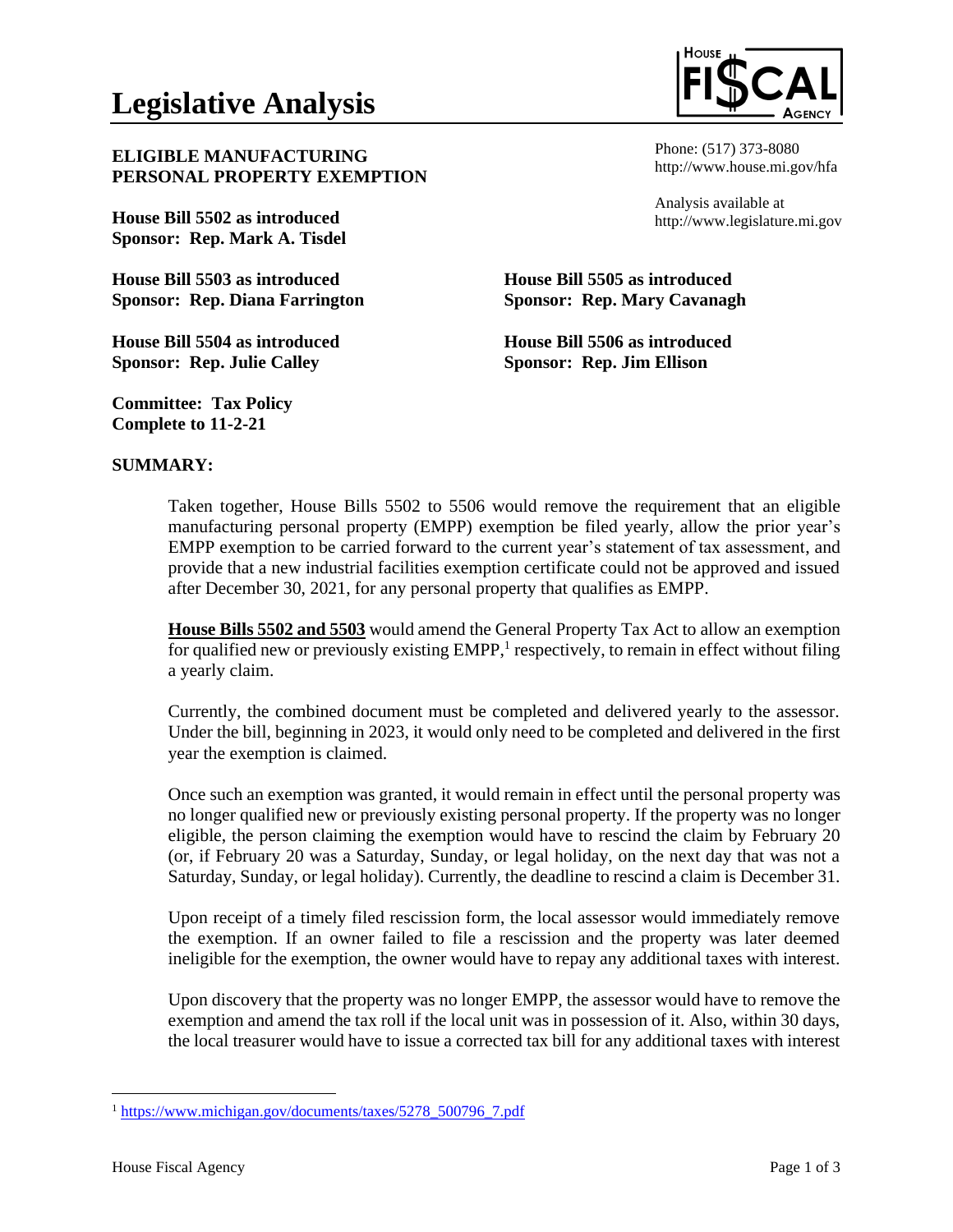of 1% per month or fraction of a month and penalties computed from the date the taxes were last payable without interest or penalty.

Interest of 1% per month would begin to accrue on any tax set forward in a corrected or supplemental tax bill after 60 days. Taxes levied in a corrected or supplemental tax bill would be returned as delinquent on the March 1 following the issuance of the corrected or supplemental tax bill.

HB 5502: MCL 211.9m HB 5503: MCL 211.9n

**House Bills 5504 and 5505** would amend the State Essential Services Assessment Act and the Alternative State Essential Services Assessment Act, respectively, to allow the previous year's information submitted under section 9m or 9n of the General Property Tax Act to be carried forward to a current year's statement of tax assessment (in accordance with the proposed changes in HBs 5502 and 5503).

Currently, the Department of Treasury bases a tax assessment on the information submitted in the combined document that accounts for sections 9m and 9n.

Under the bills, beginning in 2024, Treasury could instead develop the statement based on the combined document for the previous year as long as the exemption had not been rescinded.

A rescission issued for failure to submit payment in full or a penalty assessed for failure to pay in full could not result in omission of the parcel on the statement for the current year.

Additionally, the bills would add the audit of exemptions under sections 9m and 9n for the purposes of determining eligibility to the list of items covered by Treasury's audit program. Upon completion of that audit, Treasury would have to rescind any exemption on personal property for which full payment of an assessment, including any penalty and interest, was not received within 35 days of the audit determination or for personal property Treasury discovered is not eligible under sections 9m or 9n.

The bills would require Treasury to make available on the internet the calculated total acquisition cost of all eligible personal property for each municipality at the same time it makes available the annual distribution calculations under the Local Community Stabilization Authority Act. Upon request by a municipality, Treasury would make the details of the acquisition cost calculation available.

HB 5504: MCL 211.1057 HB 5505: MCL 211.1077

**House Bill 5506** would amend 1974 PA 198, which governs plant rehabilitation and industrial development districts, to provide that a new industrial facilities exemption certificate could not be approved and issued under the act after December 30, 2021, for any personal property that qualifies as EMPP under section 9m of the General Property Tax Act.

MCL 207.556

The bills are tie-barred together, which means none could take effect unless all were enacted.